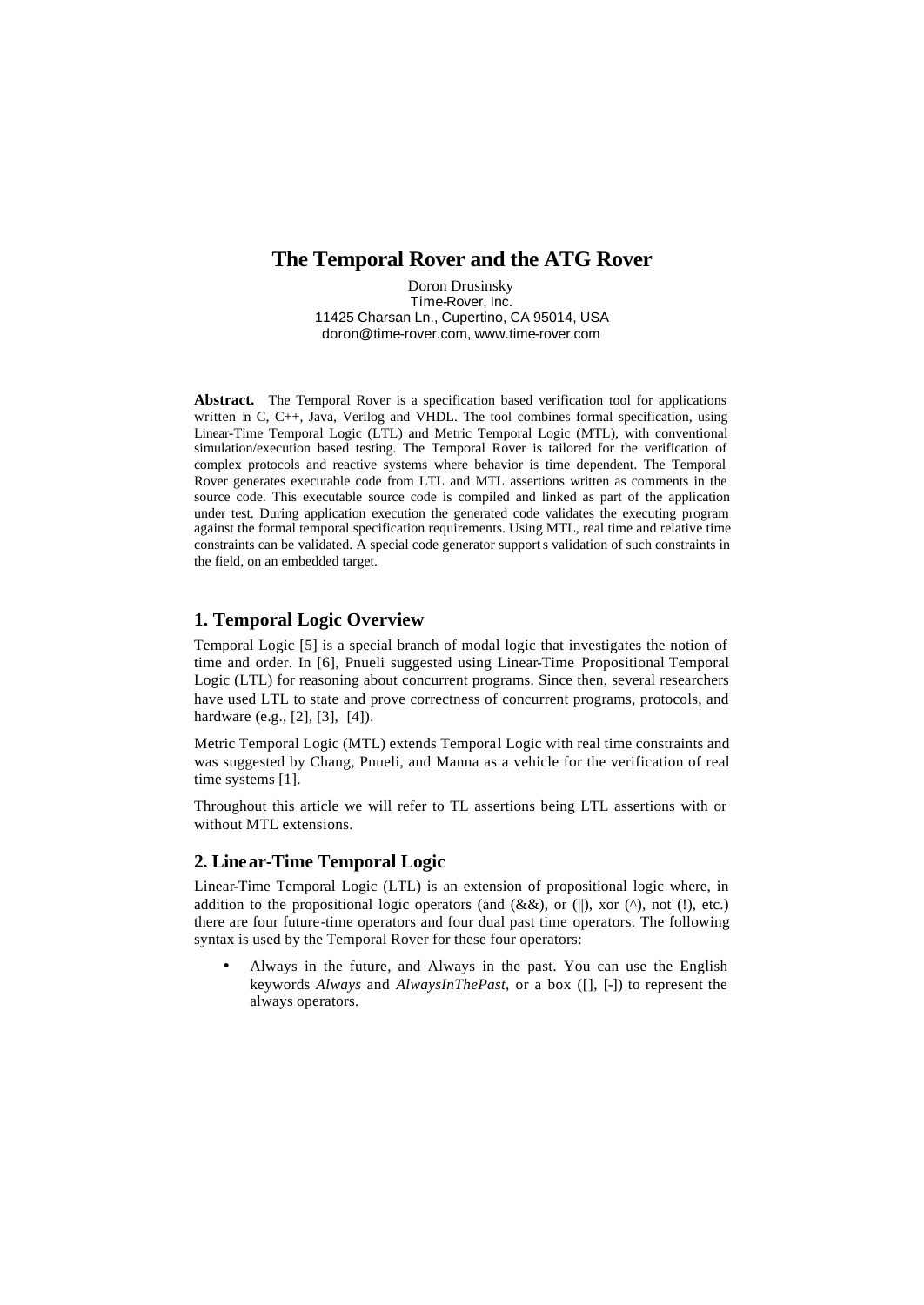- Sometime in the future, and Sometime in the past. You can use the English keywords *Sometime* and *SometimeInThePast*, or a diamond  $(\leq, \leq)$  to represent a sometime operators.
- Until (for the future), and Since (for the past). You can use the English keywords *Until* and *Since*, or U and S to represent the until and since operators.
- Next cycle (for the future), and Previous cycle (for the past). You can use the English keywords *Next* and *Previous*, or a circle ( (), (-) ) to represent these operators.

## **3. Metric Temporal Logic**

Metric Temporal Logic (MTL) extends LTL by supporting the specification of relative time and real time constraints. All four LTL future time operators (*Sometime*, *Always*, *Until*, *Next*) can be characterized by relative time and real time constraints specifying the duration of the temporal operator.

The following are some examples of MTL constraints (text inside curly brackets implies a prepositional-logic formula):

- *1.* Always<sub><10</sub>({readySignal == 1} Implies (){ackSignal == 0}) which reads: a*lways, within the next ten cycles, readySignal == 1 implies that one cycle later ackSignal == 0.*
- 2. Always<sub>timer1[5,10]</sub> ({readySignal == 1} Implies Eventually $_{\text{timer2}>=20}$ {ackSignal == 0}) which reads: *always, between 5 and 10 timer1 real time units in the future, readySignal == 1 implies that eventually, at least 20 timer2 real time units further in the future, ackSignal == 0.*

MTL constraints can specify lower bounds, upper bounds, and ranges for relative time and real time constraints. In the first example a relative time upper bound is specified for the always operator. It is relative in that the bound is counted in clock cycles (see *The Temporal Rover's Notion of Time* below). In the second example two real time constraints are specified, using virtual clocks named *timer1* and *timer2*. A separate *TRClock* statement maps these virtual clocks to system calls, system clocks or any other counting device.

## **4. Proprietary Operators**

The following two operators are Temporal Rover specific and are not part of LTL or MTL as described in the literature. Both operators can be used only in the MTL form namely, with a constraint.

• ρ RepeatedUntilconstraint ϕ. This operator counts the number of occurrences of ρ until the occurrence of ϕ. It is used with MTL syntax, such as ρ RepeatedUntil<=5 ϕ which succeeds if and only if ρ occurred five times or less until the occurrence of ϕ. Note that the constraint (written as *<=5*) does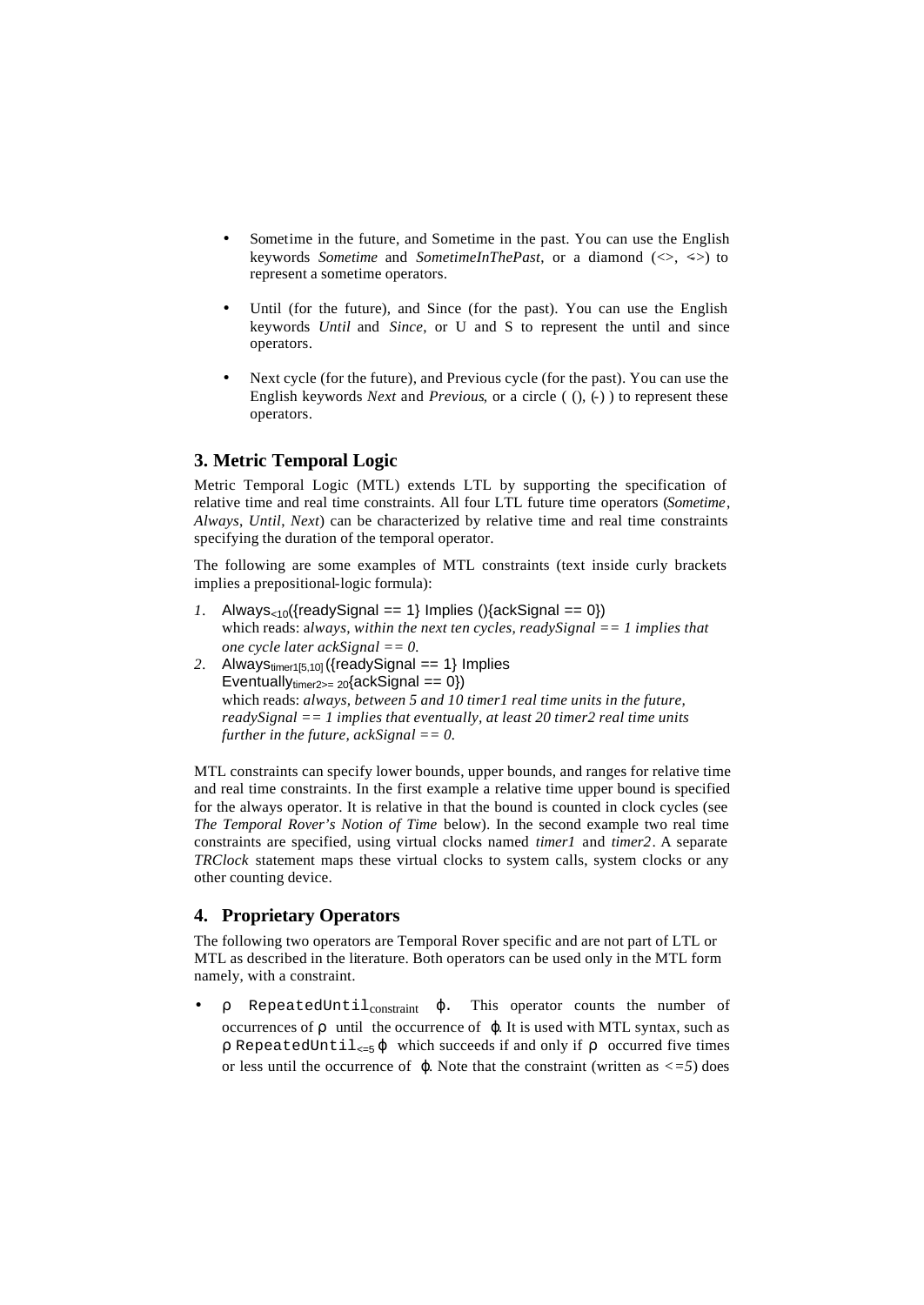not represent real-time or relative clock ticks but rather is the number of times ρ succeeds in a *final* way (finality issues are discussed in the sequel).

• Repeated $_{\text{constraint}}$   $\rho$ . This operator counts the number of occurrences of  $\rho$  in the future. It is used with MTL syntax, such as Repeated<sub>[4,7]</sub>  $\rho$  which succeeds if and only if  $\rho$  occurred between four and seven times in the future.

## **5. Using the Temporal Rover**

The Temporal Rover is a code generator whose input is a Java, C, C++, Verilog, or VHDL source code program, where TL assertions are written as source code comments. The Temporal Rover parser converts this program file into a new file, which is identical to the original file except for the TL assertions that are now implemented in source code.

#### **5.1 Writing Temporal Logic Assertions within a Program**

The following example illustrates the way assertions are written inside source code. A Traffic-Light Controller (TLC) function is repeatedly invoked by a scheduler. Being a typical state machine, in each invocation cycle it computes its next state based on it's current state and the values of variables at the time. The TL assertions describes temporal requirements for this TLC.

```
void myScheduler() {
      while (1) {
            … /* schedule various system modules */
            trafficLightController()
      }
…
void trafficLightController() {
… /* Traffic Light Controller functionality */
/* TRBegin
// Asserting that always, if light is Green, camera 
// is not on (not shooting), namely CameraOn == 0. 
TRAssert{ Always({Color_Main == GREEN} Implies 
                 {CameraOn = 0} }
\Rightarrow// These actions are customizable and provided by 
// the user
   {
```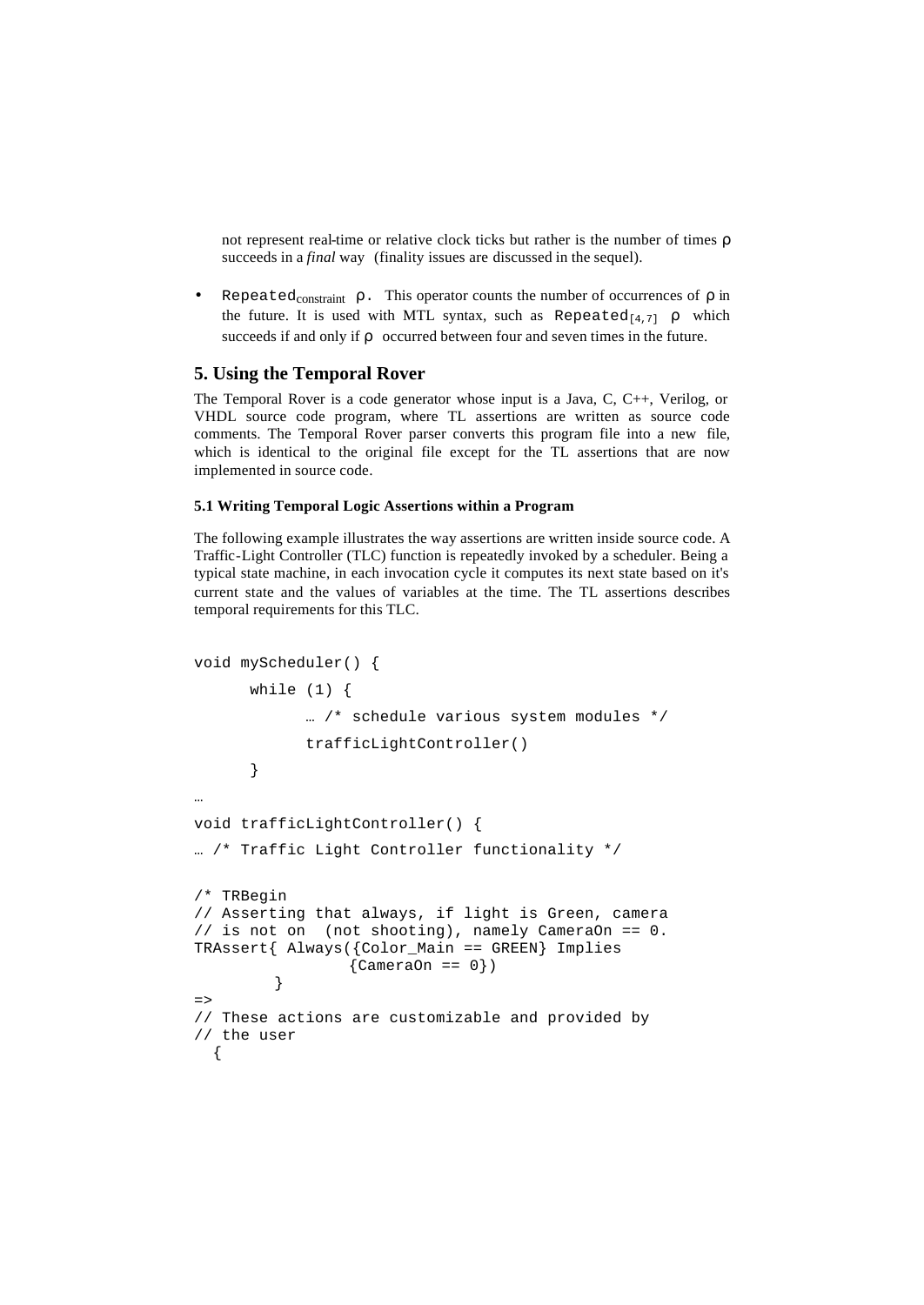```
printf("Assertion 1: so far: SUCCESS\n"); 
      printf("Assertion 1: so far: FAIL\n"); 
      TRProcessLastResult("Assertion1\n");
      printf("Assertion 1: DONE! your last result is FINAL!\n");
   }
TREnd */
```

```
} // end of trafficLightController function
```
The assertion has the following general syntax:

TRAssert {*<*TL-formula>} => {*<Four optional actions>*}

The list of four optional actions are, in order:

- 1. Action to perform every cycle in which the TL formula succeeds.
- 2. Action to perform every cycle in which the TL formula fails.
- 3. Action to perform every cycle (see *The Temporal Rover's Notion of Time* below).
- 4. Action to perform every cycle in which the TL formula succeeds or fails in a final way (see *Finite Executions vs. Infinite TL Sequences* below).

#### **5.2 The Temporal Rover's Notion of Time**

In the Traffic Light Controller example above, the assertion is written inside the *trafficLightController* function. This location of the assertion within the program defines the clock tick for the TL assertion. A new cycle for this assertion is considered to occur when the assertions location in the code is reached in run-time. For example, an assertion

Always({Color\_Main == GREEN} Implies Next {CameraOn == 0})

Within the *trafficLightController* function will consider the *Next* cycle to be the next time *trafficLightController* is reached.

#### **5.3 Finite Executions vs. Infinite TL Sequences**

TL is semantically defined for infinite sequences or at least for sequences whose end point is known. For example, the TL formula *Eventually*  $\{x>0\}$  semantically evaluates to true if there is a point within the input sequence where  $x>0$ . However, when executing an on-going reactive program it is not known a priori whether the program has ended yet or not. Hence, if x is 0 until cycle 1000 there are two possibilities:

The program will not continue executing.

.

• The program will continue executing and possibly  $x > 0$  sometime thereafter

In the first case *Eventually {x>0}* should semantically fail, whereas in the second it might succeed. The Temporal Rover cannot know in run time whether the program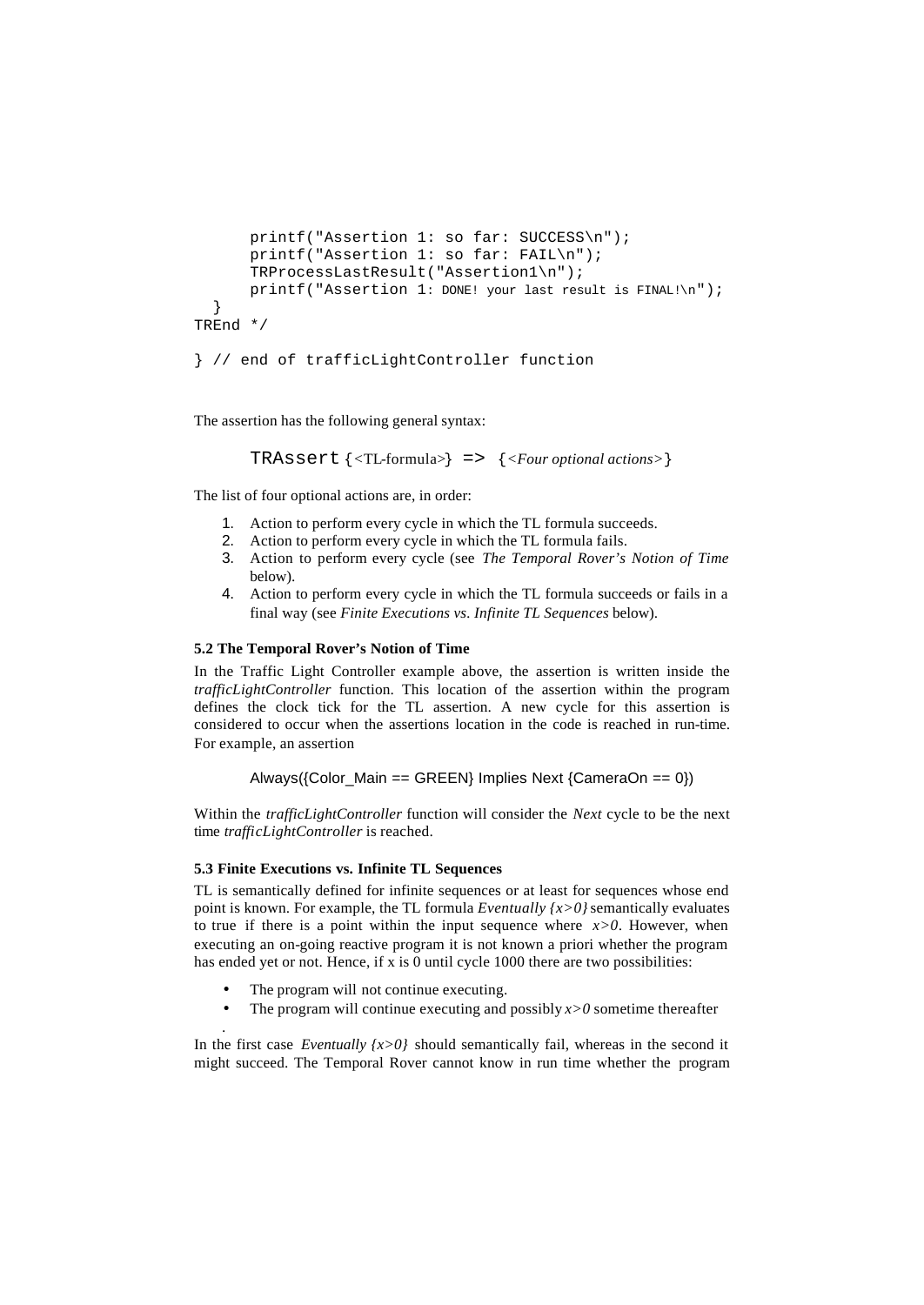will continue executing or not. Therefore, the best it can conclude is that *so far, the assertion failed*. In contrast, when  $x>0$  this assertion succeeds and the Temporal Rover knows that no future value of  $x$  will be able to change this fact. This is the reason for the fourth optional Temporal Rover action. This action executes when the success/fail result is *final* and cannot change in the future.

Another example is *Always{x>0}*. It will succeed in a non final way as long as *x>0*. It will fail in a final way once x is not greater than 0.

#### **5.4 The Embedded Systems Code Generator**

Embedded systems applications face the following special constraints:

- Limited memory. The target application in many automotive, consumer, and communication applications is limited in RAM.
- The target application has real-time constraints.
- Due to the memory size limitations many embedded applications have no onboard operating system. Such systems have no file system for logging verification and test reports. In addition, they cannot perform dynamic memory allocation, which is essential for all TL implementations.

The Temporal-Rover has a special code generator targeted at embedded applications. The generated verification code has almost no memory overhead on the target, and performs overhead computation on a host PC. The generated verification code requires no OS on the target side

Using this code generator, a host computer performs almost all verification code. The target is required to perform only basic computations of propositional sub-formulae and to communicate the results to the host.

The host and target code segment communicate via serial port, RPC, or any other communication protocol, using a customizable protocol. Since all verification code is executing on host side, there is full access to a file system for logging and comparing test results.

## **5.5 Concurrency**

The Temporal Rover supports assertions for concurrent systems using the following approach. Let A and B be two concurrent entities, such as processes, tasks, threads, modules, etc. Entity A may mark a block of code as a section, such as CriticalSectionA. Having done that, entity B can refer to this block of code in it's assertions. For example:

```
Eventually( 
      \{y==0\} And
      ({x:=0}) Until {TRWithin("CriticalSectionA")}))
```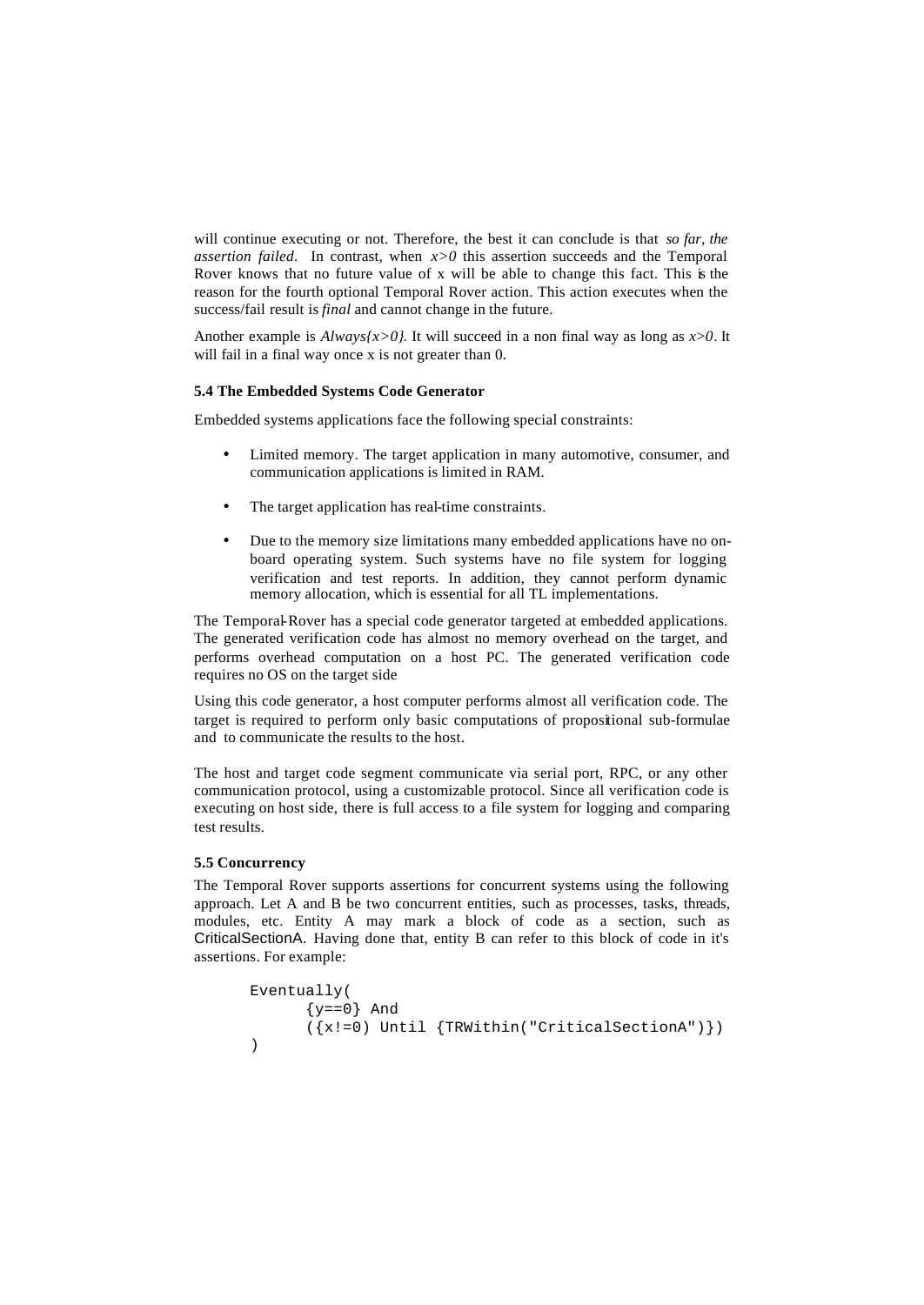Where TRWithin is a special TemporalRover construct that examines, during execution whether entity A is indeed inside the marked block of code or not.

## **6. Complexity and Scalability**

The Tableau method is commonly used by model-checkers for formal verification of TL properties. It was conceived as a method for solving the validity problem for LTL ([7]). As such, it is considered as a possible method for run-time evaluation of LTL. The Tableau method creates a non-deterministic state machine (called the Tableau) whose size is exponential in the size of the TL formula. For example, the size of the formula/assertion *Always* ( $x = 1$  *Implies Next y* = 1) is 5, counting 3 operators and 2 propositions. The corresponding Tableau will therefore have 32 states. Being nondeterministic, a Tableau requires an implementation where most states are in memory every clock cycle. Obviously, such an exponential method is not scaleable, and cannot be used for the verification of large applications and protocols. Consider a temporal logic specification of a real-life protocol such as the PCI-bus protocol, with over 100 assertions, of length 15 each. Consider also an efficient Tableau implementation of 50 bytes per state. The run-time memory requirement will be 160MBytes, leaving almost no memory for the actual PCI-bus simulation.

Some PCI-bus assertions are listed on our Web site at http://www.time -rover.com, where it is evident that assertions are often of length 20 or more, requiring 1,000,000 states or more per assertion, implying memory consumption in the order of Gigabytes. Note that the size of the Tableau is directly related to speed in that it represents the number of states that need to be evaluated and processed every clock cycle.

The Temporal Rover does not use the Tableau method. The complexity of it's algorithm is n^2 thereby yielding much better scalability than the Tableau. This complexity is not in contrast with known exponential lower bounds for the TL validity problem, as the Temporal Rover does not attempt to solve the validity problem.

### **7. The ATG Rover**

The ATG-Rover is a program that automatically generates test sequences that cover high-level specifications written in TL, using the same specification syntax used by the Temporal Rover.

The sequences generated by the ATG-Rover are well suited for testing a requirement driven application in that:

- Only sequences relevant to the specification requirements are generated thereby reducing the size of the test bench considerably.
- The generated sequences have the same flexibility as the high-level requirements. Hence for example, a requirement that *Every two consecutive Requests must be separated by an Acknowledgement* has the flexibility of allowing the *Acknowledgement* to appear any time between two consecutive *Requests*. Therefore, ATG should generate test sequences that pass for any combination of <*Request, Acknowledgement, Request*> triplet, no matter how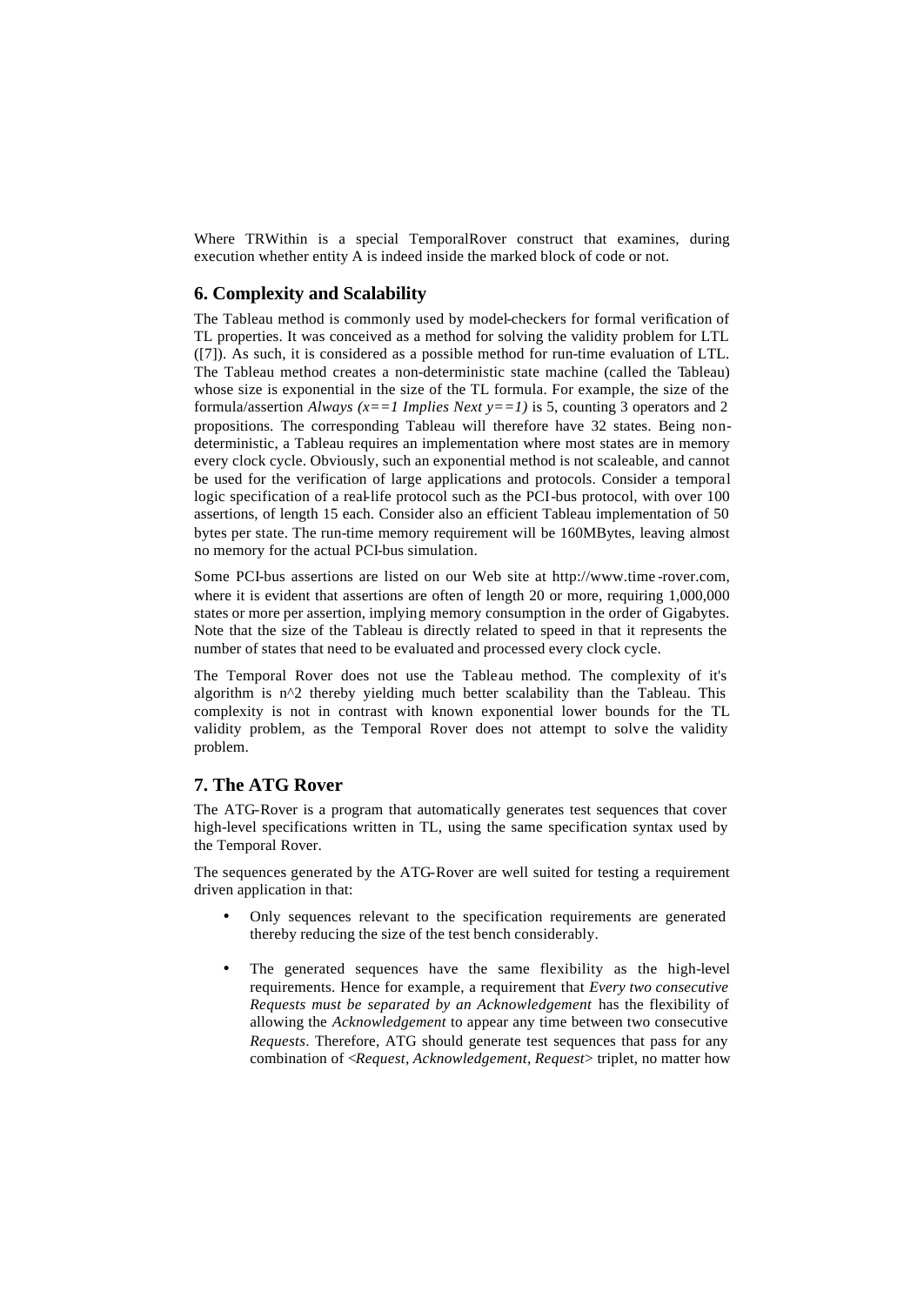far apart the events are from one another. Formally speaking, the ATG Rover needs to accommodate TL's inherent non-determinism.

• Redundant test sequences are not generated.

Rather than generating the test bench itself, the output of the ATG-Rover is a program that generates tests, given in source code. This eliminates the need to store a very large amount of tests, and enables the test engineer to modify the generated program so that only a particular subset of tests will be generated. The generated program becomes the driver of the system under test, for the purpose of testing particular units within the system. The ATG-Rover accommodates TL's inherent non-determinism by incorporating a TemporalRover verification cycle within each ATG-Rover test cycle.

The generated program generates all possible input sequences for a given maximal sequence length. For every time stamp within the sequence it generates all possible input combinations. For each such combination, the generated program does the following:

- 1. Feeds the unit under test with it's current inputs.
- 2. Fires the unit.
- 3. Fires the Temporal Rover to validate the unit's response against the specified response.

### **References**

1. E. Chang, A. Pnueli, Z. Manna - Compositional Verification of Real-Time Systems, Proc. 9'th *IEEE Symp. On Logic In Computer Science*, 1994, pp. 458-465.

2. B. T. Hailpern, S. Owicki - *Modular Verification of Communication Protocols*. IEEE Trans of comm. **COM-31**(1), No. 1, 1983, pp. 56-68.

3. Z. Manna, A. Pnueli - *Verification of Concurrent Programs: Temporal Proof Principles*, Proc. of the Workshop on Logics of Programs, Springer Verlag, LNCS, 1981 pp. 200-252.

4. S. Owicki, L. Lamport - *Proving Liveness Properties of Concurrent Programs*, TOPLAS 4(3) (1982), 455-495.

5. A. Prior - *Past, Present and Future*, Oxford University Press, 1967.

6. A. Pnueli - *The Temporal Logic of Programs*, Proc. 181977 *IEEE Symp.. on Foundations of Computer Science*, pp. 46-57.

7. A. P. Sistla, E. M. Clarke - *The Complexity of Linear Propositional Temporal Logic*, Journal of the ACM **32** (1985), pp. 733-749.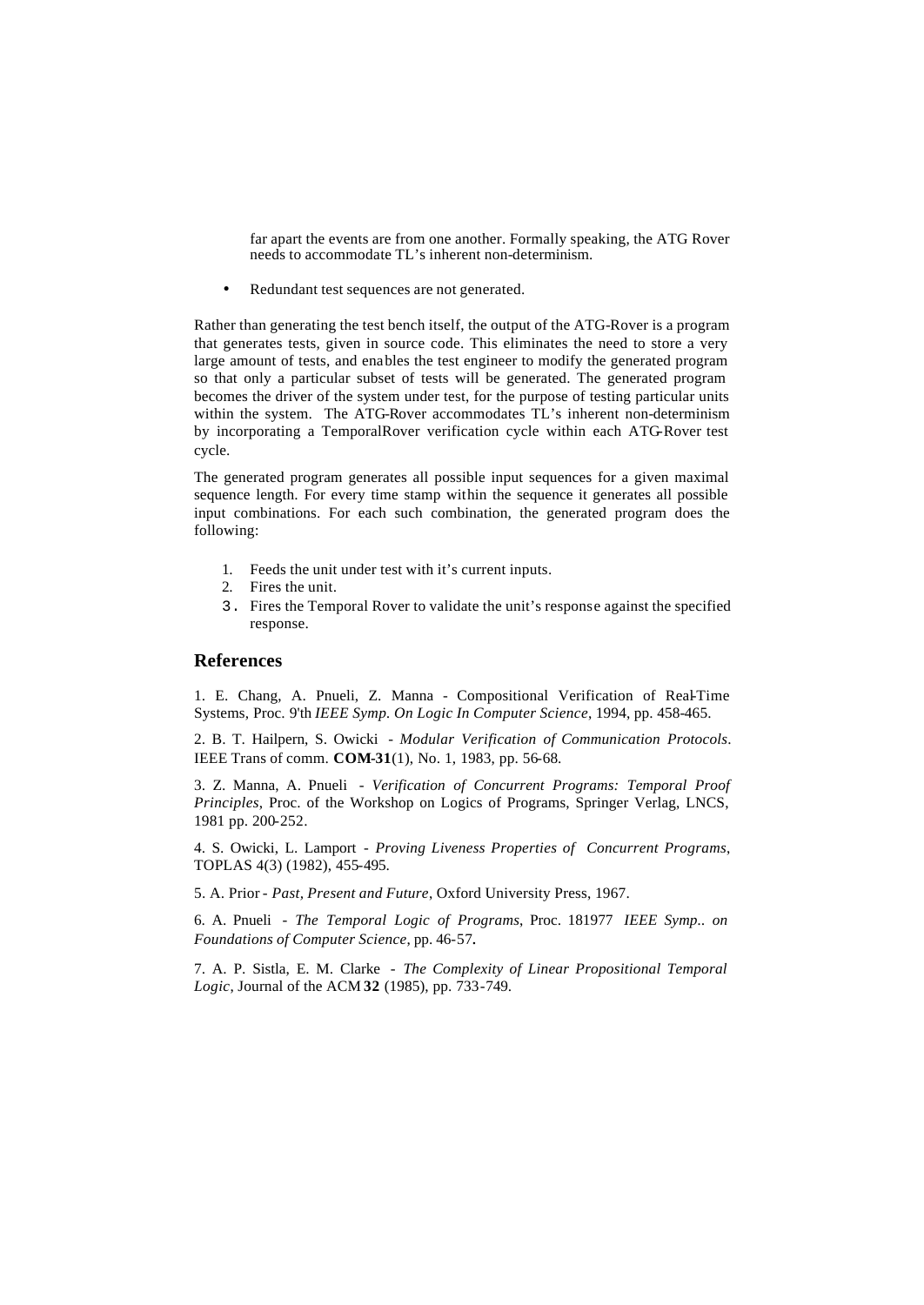# **Appendix: Assertion Examples**

- ev1 and ev2 happen or do not happen simultaneously: Always  $({\text{ev1}}$   ${\text{lff}}$   ${\text{ev2}}$   ${\text{}}$
- if ev1 then ev2 two cycles later: Always ( { ev1 } Implies (2){ ev2 } )
- ev2 not before ev1:

Always ( Not{ev2} Until {ev1} )

- ev2 within n cycles after ev1: Always ( $\{ev1\}$  Implies Eventually  $\leftarrow$   $\{ev2\}$ )
- ev2 within n1 and n2 cycles after ev1: Always ( $\{ev1\}$  Implies Eventually  $_{[n1,n2]}$  $\{ev2\}$ )
- ev2 any number of cycles after ev1: Always ({ev1} Implies Eventually {ev2})
- ev2 after n cycles of no ev1:

Always  $\leq n$ Not{ev1} Implies Eventually  $\leq n$ {ev2}

• ev2 any number of cycles after ev1, with no ev3 in between:

Always ( {ev1} Implies ( (Not{ev3} Until {ev2}) And

Eventually {ev2} ) )

• ev1 after the last ev2 and before ev3:

Always ( Last{ev2} Implies Eventually ({ev1} And AlwaysInThePast Not{ev3}) )

• if ev1, then ev2 must not occur for n cycles:

Always ( $\{ev1\}$  Implies Always  $\{ev1\}$ )

• if ev2, then ev1 must have occurred 3 cycles earlier: